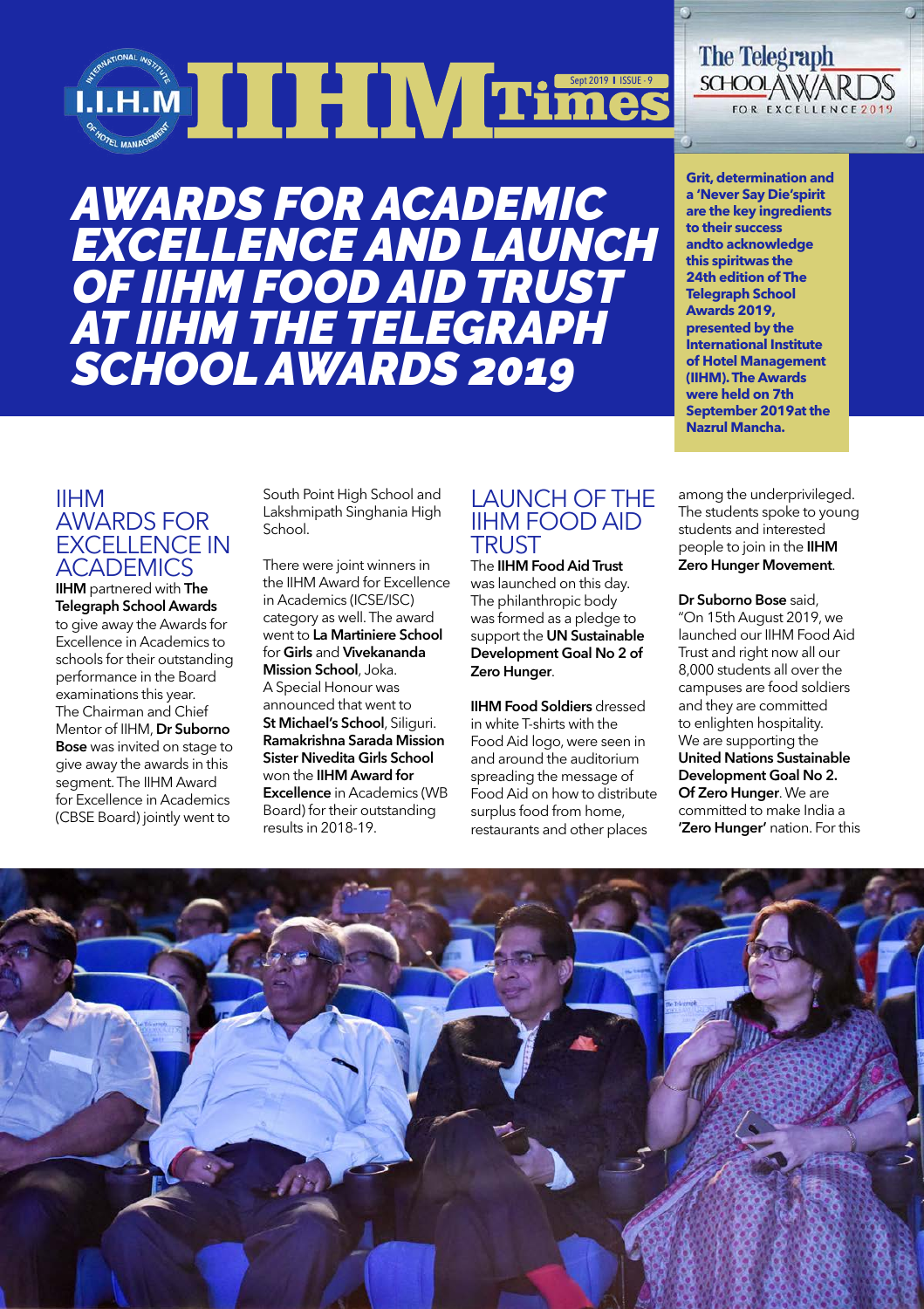

we need a lot of support, so I request all the schools, all the principals to support us. We will go to your school and we will enrol your students as 'Food Soldiers' who can feed a lot of people around them who die hungry every day."

### **IIHM FINDS** Food Soldier

Partha Chowdhury, a car pool driver, finishes his duties by 4pm everyday and starts off on another service. He takes his car out in the evening to collect surplus food from various restaurants, packs it properly and distributes it among the patient parties and families who wait in the premises of hospitals like SSKM, Sambhunath Pandit Hospital and Chittaranjan Cancer Hospital. Most of them cannot afford to buy food from eateries near the

hospitals. Others who come from far away might be spending days waiting for their loved ones to recover. Partha's heart went out to these distressed people and he started this service.

It was sheer coincidence that Partha Chowdhury's goal matched with the UN and IIHM Sustainability Goal of Zero Hunger. Dr Suborno Bose felicitated and thanked Partha on stage for this immense service to society. **"I want to thank Partha Babu for this fantastic initiative. We need a million of you and I think we will all be able to achieve this goal,"** said Dr Suborno Bose.



The Telegraph

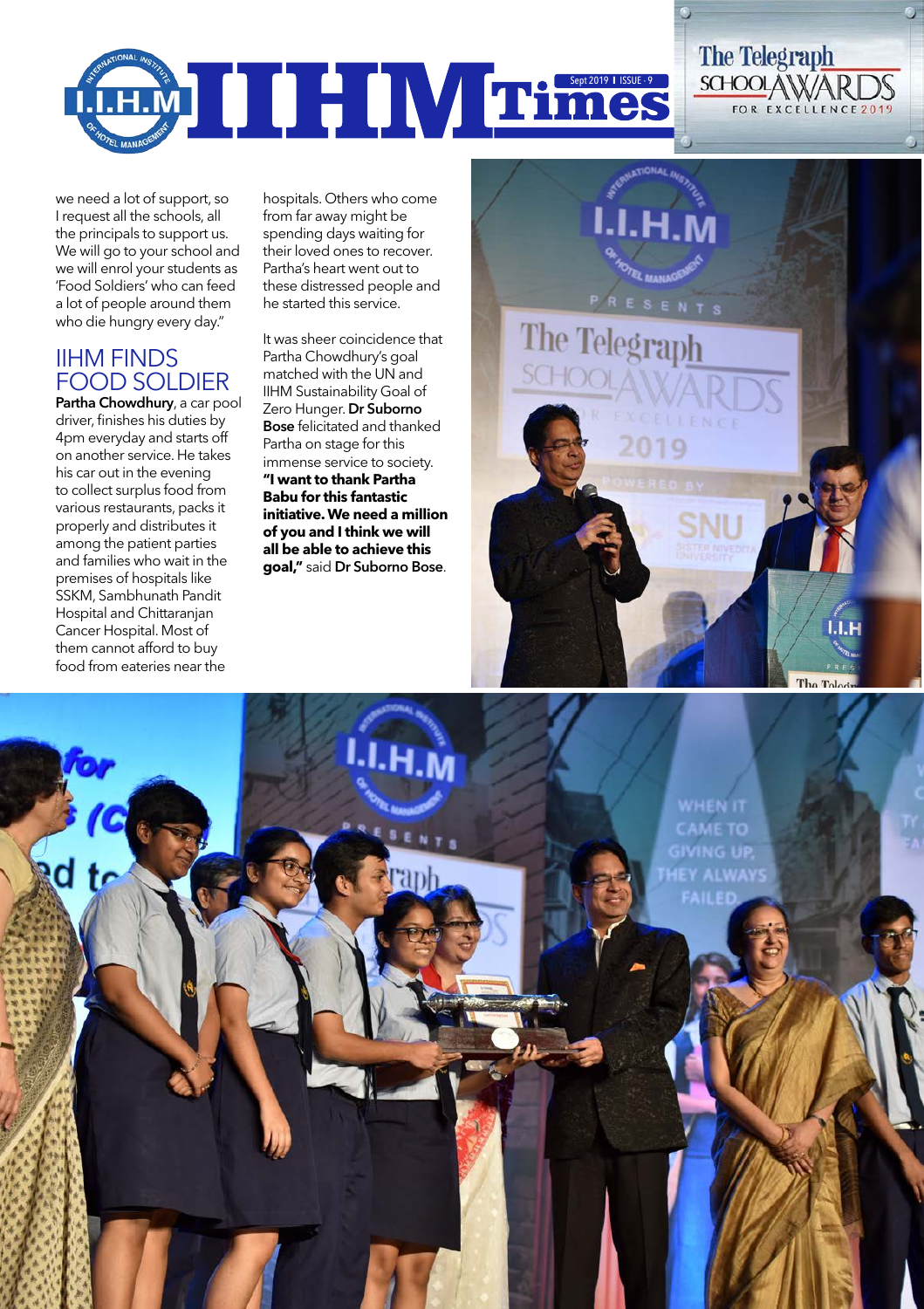



## IIHM honours teachers for their work



**Teachers** are the **key motivators** of **students**, pushing them on to excel and achieve their dreams in life. Teachers indeed change lives and, so, the **International Institute of Hotel Management** (IIHM) organised yet another year of felicitation for teachers across schools in the respective regions. **IIHM Teachers' Day Awards** were held across all campuses and other cities in view of Teachers' Day on September 5. Teachers from respective schools in and around the IIHM campus cities were felicitated for their outstanding contribution, commitment and dedication to their work. This is the fifth year of the awards and it was held through **20 cities** of **India**.

#### **Dr Suborno Bose**,

Chairman and Chief Mentor of IIHM said, *"At IIHM we believe that whatever we are is because of our teachers, because teachers change lives. Teachers are with us right from our elementary school up to college and postgraduation. Five years back we decided that teachers deserve more honour and esteem and we decided to start this award initiative."*

Like every year, the awards were given away to teachers who were considered to have made an outstanding contribution towards education in the schools.

The selection process was done through the schools. The IIHM Teachers' Day Awards are a prestigious and much-awaited event because of its national reach and recognition among the important and well-known institutions of the country. This year, almost 1,000 teachers across the country were felicitated at various chapters of the Teacher's Day Awards around the country. The Award ceremony

was followed by a panel discussion. This year's

panel discussion revolved around **Sustainability** and the **United Nations 17 Sustainable Development Goals**. Teachers and principals from various schools spoke on how to increase awareness about sustainability and how these factors are playing a vital role on our environment and lives.



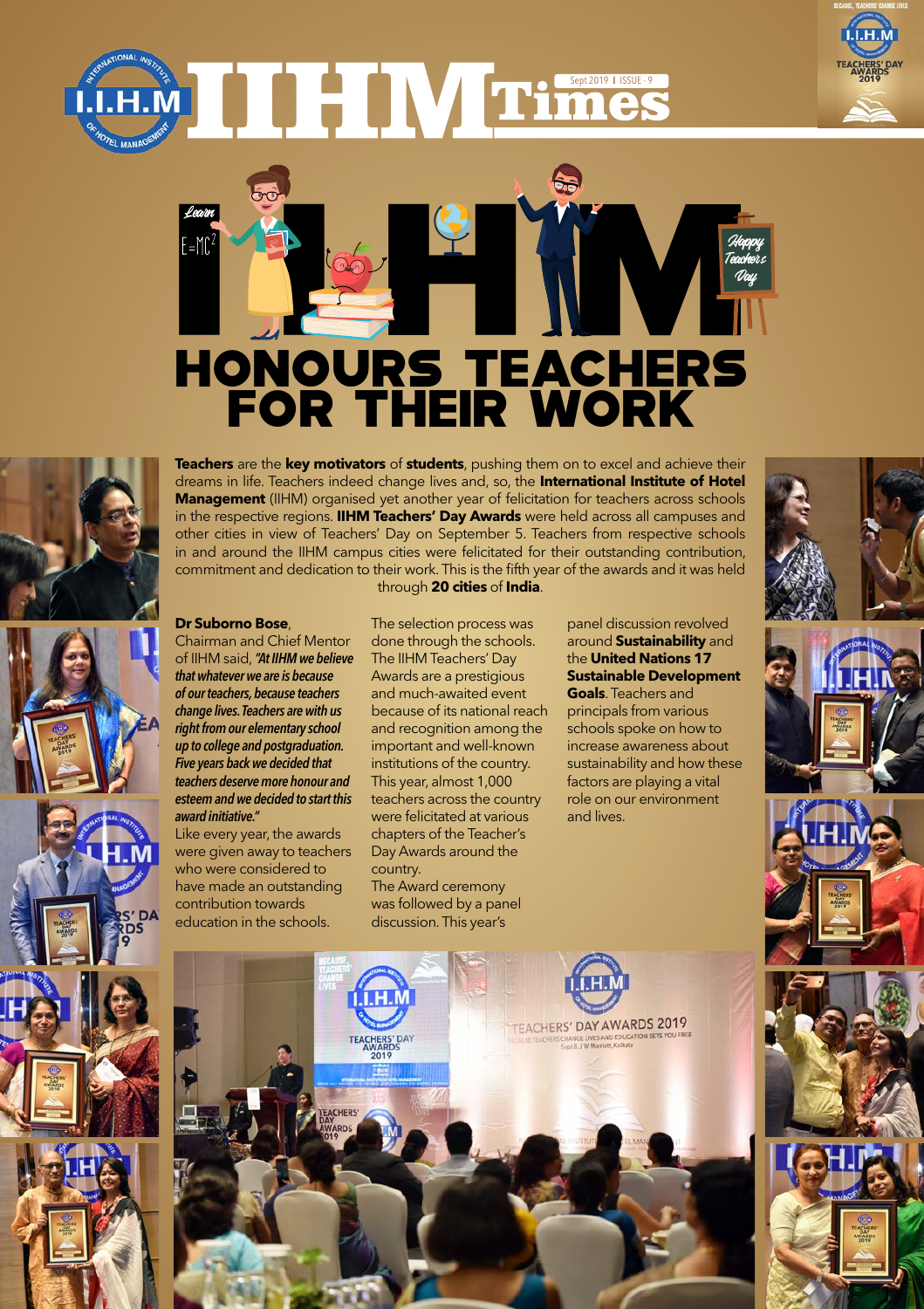

### IIHM Chefs bag Gold, Silver, Bronze at All India Culinary Challenge

The talented and innovative young chefs of the **International Institute of Hotel Management** (IIHM) Bangalore campus, bagged gold, silver and bronze medals at the **India Foodex Culinary Challenge 2019**, held in Bangalore from August 31 to September 2. Through the competition, IIHM students showcased the high standards of training at the institution and how they are made industry-ready.

The India Foodex Culinary Challenge 2019, organised by the **Media Today Group**, was an outstanding culinary competition where students from various institutions participated. The aim of the competition is to bring out budding talents from the universities and colleges of hotel and hospitality management. This was the 13th year of the India Food Exhibition, India's largest Food and





Business Show, organised by Media Today Group.

IIHM Bangalore students participated in the three segments of the Culinary Challenge. Rahil and Noel took part in the BoB or Biryani Challenge. Tanvi and Pawan awed judges in the plated appetiser round while **Deepanjana** won in the **Petit Fours** segment. All five bagged gold, silver and bronze medals at the competition and made IIHM proud.

**The India Foodex Culinary Challenge** aims to bring out the budding future chefs from the comfort of their college campuses to the tough arena of an open challenge where they can compare they can learn from others.

The judges were some of the best chefs of the industry. Either executive chefs, or founders of kitchen studios, cafes and restaurant chains across the country.

## **SUStainability**

Sustainability is the buzzword today in all industries and it is being used and applied in all aspects of life and livelihood around the world. **Sustainability in tourism** is an equally important subject that has taken the world by storm. To elaborate on this subject and to increase awareness about **Sustainable Tourism**, TouriosityTravelmag organized its first international conference on **Sustainable Tourism** on 23rd August 2019 in Kolkata. The conference was held at the Prof David Foskett auditorium at **IIHM Global Campus**. The objective of the conference was to examine critical sustainability issues for the Tourism sector and to explore what they mean for business in tourism. The purpose was also to explore the pressing issues, bringing together the country's opinion leaders for a day of debate and high-level discussions. The subjects of discussion varied from Sustainable Tourism initiative by Ministry of Tourism by the government of

India to Role of Technology in Sustainable Tourism. Dr Piyasi Bharasa, Assistant Professor, Department of Museology, Calcutta University, spoke on an important subject of Community Museum as an important tool for Sustainable Tourism at the World Heritage Site of Sunderbans. She spoke about preserving the art, culture, vegetation and age old traditions of this region that is gradually disappearing with time, modernisation and, of course, environmental pollution. The seminar helped to increase awareness about the studies and important initiatives being taken by various authorities to preserve the assets of the nation that attract tourists to the country.